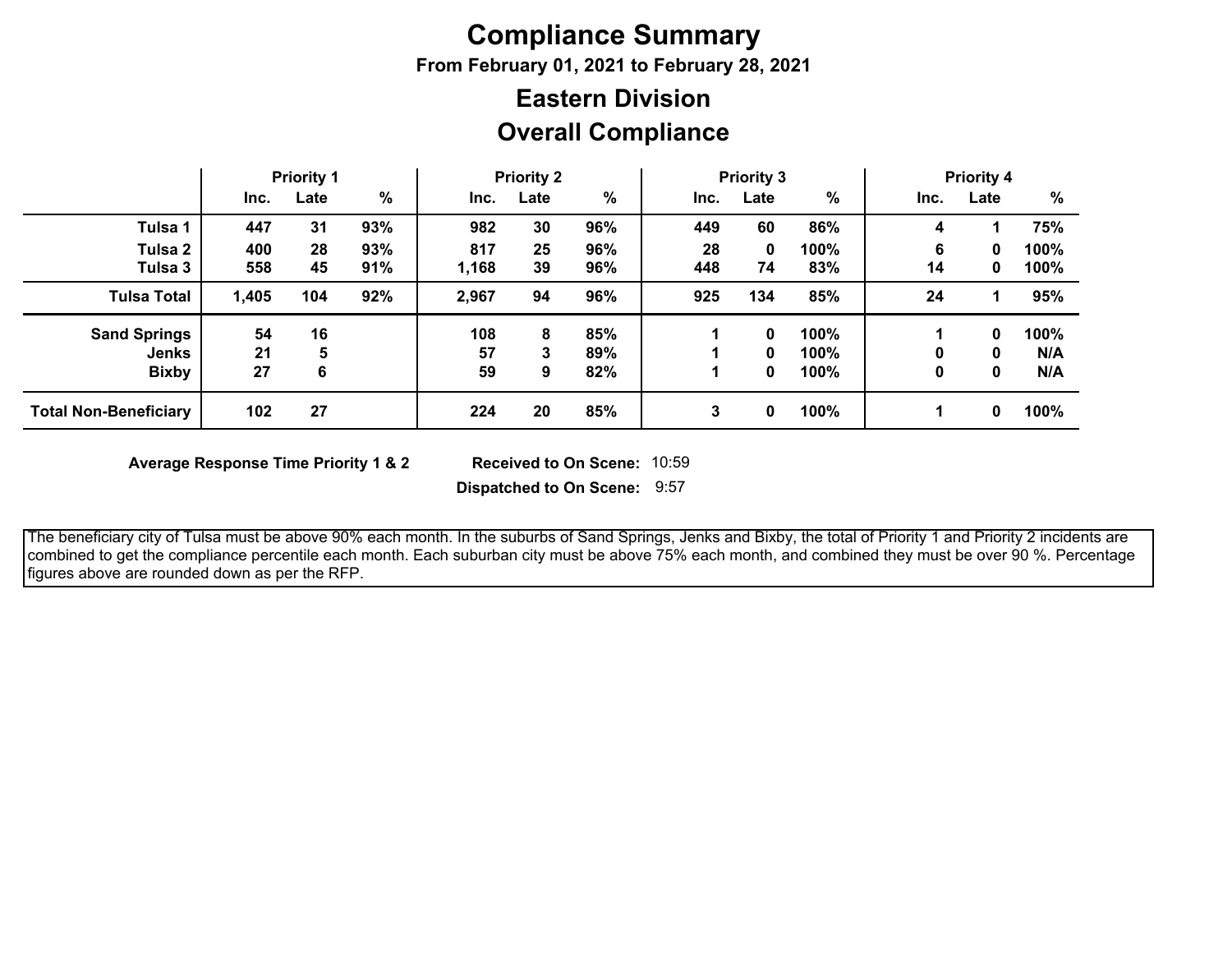# **Compliance Summary**

**From February 01, 2021 to February 28, 2021**

## **Overall Compliance Western Division**

|                               | <b>Priority 1</b> |           | <b>Priority 2</b> |       |              | <b>Priority 3</b> |      |      | <b>Priority 4</b> |      |              |      |
|-------------------------------|-------------------|-----------|-------------------|-------|--------------|-------------------|------|------|-------------------|------|--------------|------|
|                               |                   | Inc. Late | %                 | Inc.  | Late         | %                 | Inc. | Late | $\%$              | Inc. | Late         | %    |
| <b>Oklahoma City 1</b>        | 762               | 149       | 80%               | 1,382 | 82           | 94%               | 479  | 132  | 72%               |      | 1            | 85%  |
| <b>Oklahoma City 2</b>        | 814               | 212       | 73%               | 1,460 | 130          | 91%               | 323  | 95   | 70%               | 5    | 0            | 100% |
| <b>Edmond</b>                 | 148               | 56        | 62%               | 226   | 42           | 81%               | 61   | 23   | 62%               | 0    | 0            | N/A  |
| <b>Total OKC &amp; Edmond</b> | 1,724             | 417       | 75%               | 3,068 | 254          | 91%               | 863  | 250  | 71%               | 12   | 1            | 91%  |
| <b>Mustang</b>                | 20                | 14        |                   | 44    | 5            | 70%               | 4    | 3    | 25%               | 0    | 0            | N/A  |
| <b>The Village</b>            | 20                | 4         |                   | 25    | 1            | 88%               | 1.   | 0    | 100%              | 0    | 0            | N/A  |
| <b>Nichols Hills</b>          | 3                 | 0         |                   | 8     | $\mathbf{2}$ | 81%               | 0    | 0    | N/A               | 0    | $\mathbf{0}$ | N/A  |
| <b>Total Non-Beneficiary</b>  | 43                | 18        |                   | 77    | 8            | 78%               | 5    | 3    | 40%               | 0    | 0            | N/A  |

**Average Response Time Priority 1 & 2** 

**Dispatched to On Scene:** 11:33 Received to On Scene: 13:13

The beneficiary city of Oklahoma City must be above 90% each month. In the suburbs of Mustang, The Village, and Nichols Hills, the total of Priority 1 and Priority 2 incidents are combined to get the compliance percentile each month. Each suburban city must be above 75% each month, and combined they must be over 90 %. Percentage figures above are rounded down as per the RFP.